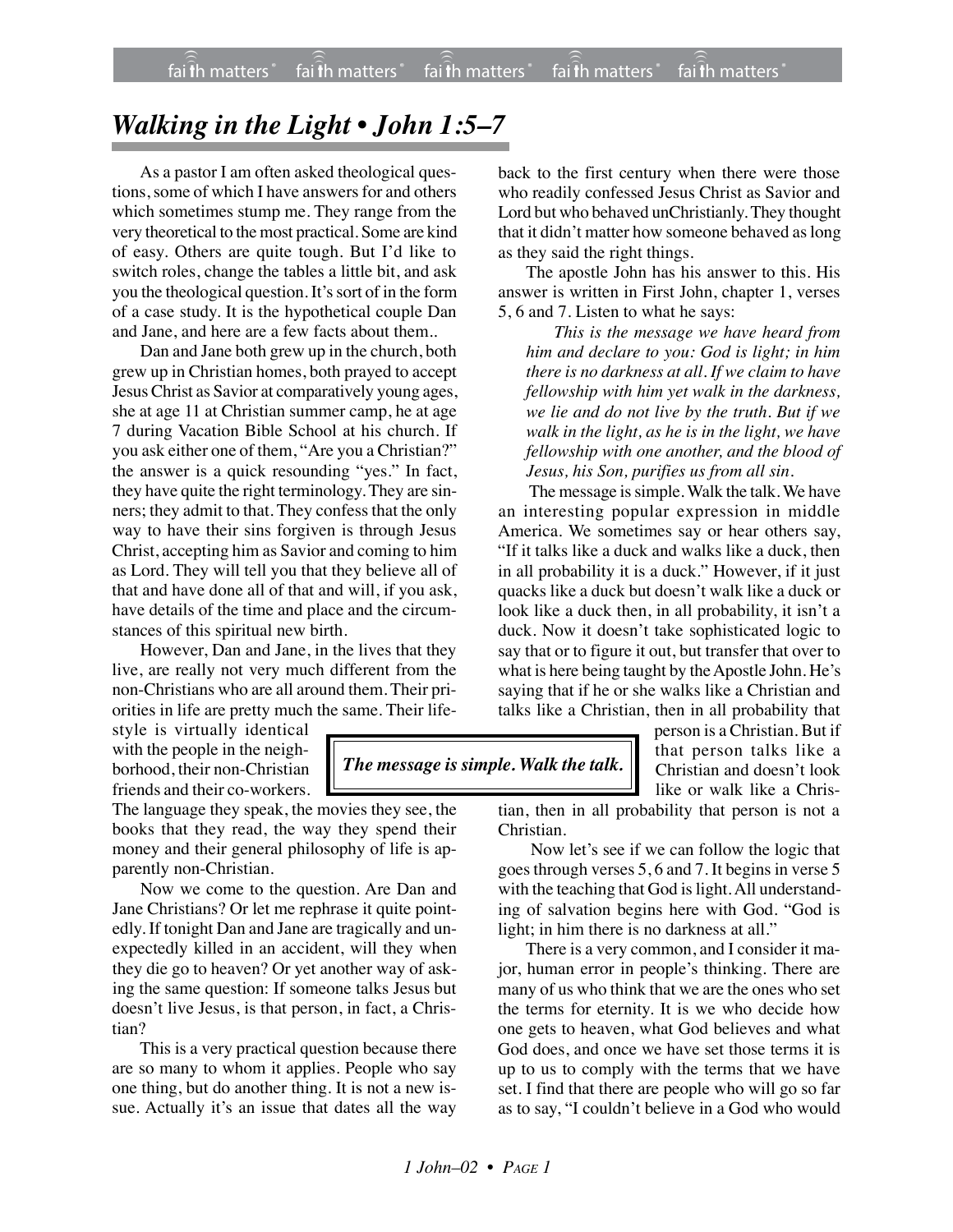send people to hell," or "I couldn't believe in a God who says that the only way of salvation is through Jesus Christ." Except what we can or cannot believe does not determine reality. God is who he is and God does what he does independent of whether we choose to agree or disagree, believe or not believe.

In the fall of 1976, Charleen and I were living in Colorado and we made a brief visit to the Twin Cities. We had a borrowed car that was made available to us, and we decided that we would take some gifts back to our children. While driving around, we came to a K-Mart. We went into the store and shopped around to find some gifts for our children. We bought those gifts, which included a plastic toy gun, and put them in the carry-on luggage and thought very little about it. Everything was rather routine until we went through the security check. We got through fine, but as the bag went through the X-ray machine a whole lot of things happened in a very short period of time. It started out when the attendant hit a button and shouted, "We have a gun; call the police." It is amazing how many uniformed people can come from absolutely nowhere so quickly!

My first response was to be excited, to watch what was going on. My second response was to be amazed as they had us up against the wall because we were trying to smuggle a gun on to this airplane. Now I began to realize that they were unduly upset over some plastic pistol from K-Mart. I offered to go over and unzip the suitcase and show the officer, but he seemed unwilling to have me go and take the gun out of the suitcase and show it to him. So they kept us spread against the wall. If you want to try something embarrassing sometime, have everybody shouting and opening your suitcase in front of everybody in the airport. That's what they did. They dug through it and laid everything out and came up with this toy pistol.

When they realized it was a toy, things settled down a great deal. However, they wouldn't let us touch the suitcase or the toy gun, nor would they allow us to take it as carry-on luggage on that plane. They said the only way it was going back to Denver with us was as checked luggage in the hold of the plane. Now I could have argued. I could have reasoned. I could have objected. I could have said, "I'm a paying passenger." I could have shown them my ticket. I could have said and done whatever I chose, but they set the rules. Their rules. Toy or not a toy, they would not allow that gun onto that plane.

Now I say this to make the point about becoming a Christian and getting into heaven. It is God who sets the rules. Only God. We may argue; we may plead; we may offer money and we may offer our best reason. We may say that the rules don't make sense and therefore we don't accept them. But none of that determines whether or not we get into his heaven because God is the one, and God alone, who sets the terms.

It is this God who sets the rules, who is light, according to verse 5. He is not 'a' light. He IS light. Light is essential to his character. It is a primary attribute of God. It is who God is. By nature he is light.

Now that's kind of abstract, I admit, but we can begin to see the meaning when we think about what we know about light. Light is bright. Light is magnificent. Light is glorious. Light is self-revealing. You never turn on a flashlight to find a light. If the light is there, and if it is on, you can find it without any other light. You don't need something to illumine a light. A light illumines itself. Light is pure. Light shows up the qualities and the defects of those who are exposed to it.

And all of this is true about God. He is bright; he is pure; he is magnificent; he is glorious; he is holy; he is self-revealing. When we step into his presence our qualities are shown in a way that they cannot otherwise be seen. He shows up what we are, defects and all. He is, in a sense, like the sun: brilliant, magnificent. You can't look at the sun. It's too bright. And yet God, the creator of the sun is infinitely brighter than that celestial body.

Added to that, in verse 5, is that in him there is no darkness at all. You see, light and darkness are enemies of each other. They are by their very nature mutually exclusive. You cannot have them both in the same place at the same time. They cannot live together. Darkness is where things do not grow. Darkness is associated with fear, with ignorance, with blindness, with lost-ness. God's none of these. God is light.

Recently I had this demonstrated to me when three times in one night the power went off on our side of the street. Although I have lived in this house longer than any place I have lived in my entire life, I couldn't find my way around it in the dark. Dress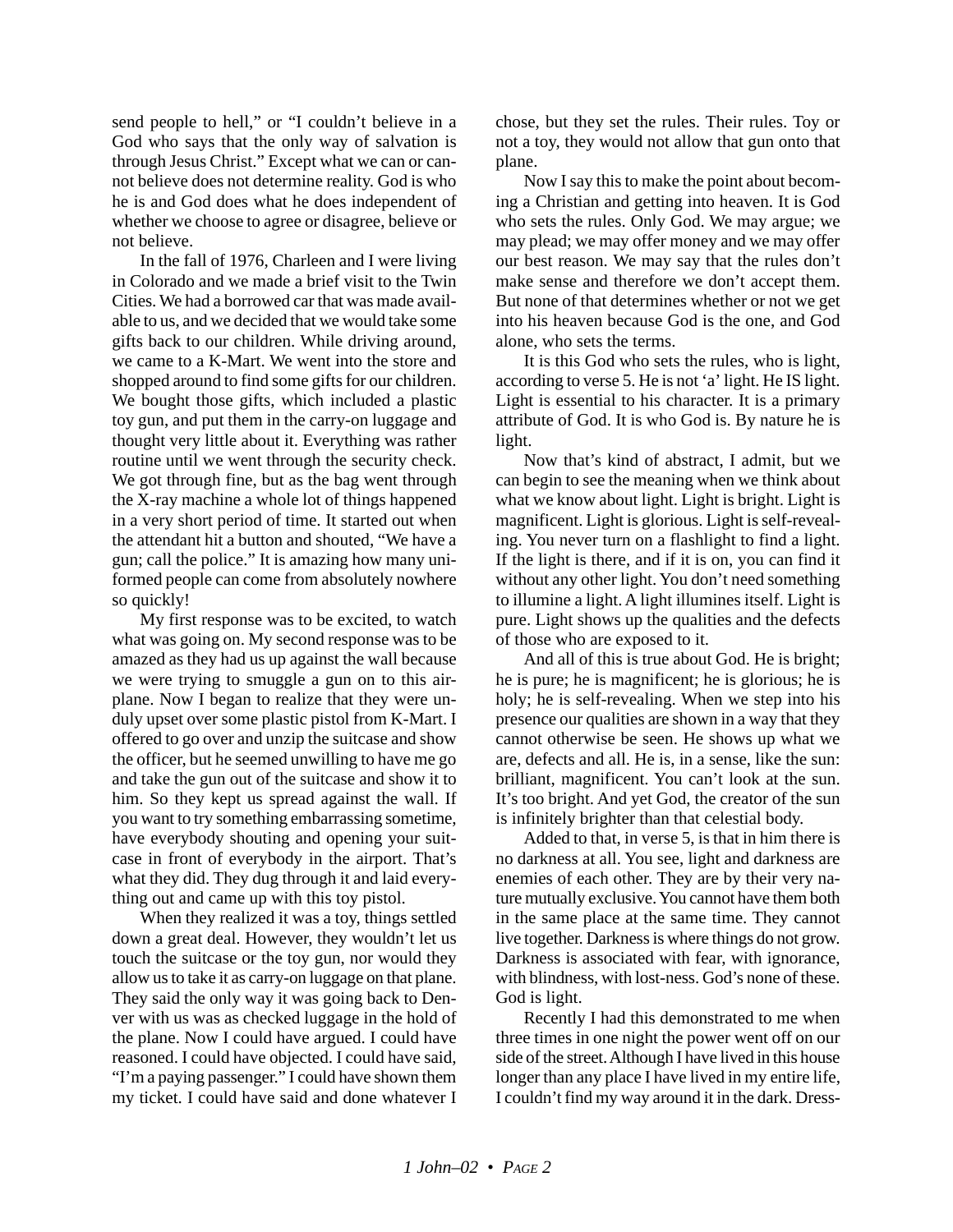ers and things that I have always been able to negotiate around somehow stuck out farther when the power was off. I'm amazed that our family, who has lived so long in this house, bump into each other in the dark even when we're talking to each other and hear where the people are.

There are also things you can't do in the dark. About the third time the lights went out, I was sitting in a chair working on a chapter of a book on a laptop computer which was plugged into the wall. When the lights went out, my heart sank for fear that everything I had just entered, or maybe everything that I had on that disk altogether, had been lost with that power failure. It wasn't until the lights came on that I discovered a little bit about my Toshiba laptop that I didn't know and that is that, apparently, the cord merely charges the battery but the unit runs off the battery. So nothing was lost. It means that I could have kept on typing. I could have kept on writing. Of course, I wouldn't be able to see what was on the screen. I wouldn't be able to use it, even though it still worked, because of the darkness. Darkness takes even things that are good and makes them inaccessible to us.

One of the times when the lights went out, it was about nine o'clock or so in the evening. That's too early to go to bed and too late to stay up in the dark. I lay down on the bed and Charleen lay down next to me and we talked and wondered whether

we should stay there until morning. Would the alarm wake us up in the morning? As we lay there, we fell asleep until about forty-five minutes later when the power came on. We had left every light in

the room on, unfortunately, and when the power came back on I just about jumped straight out of bed. There is a stark difference between darkness and light! Light is transforming. Light is exhilarating. In some ways, light is frightening. Light is powerful.

Now all of this is descriptive of God. He is the brilliant light of our lives. Without him we stumble into things. Without him we stumble through life because we can't see where we are going. Without him, in fact, we bump into each other. Without him, in the darkness, even the things in life that work we often do not have access to. We're not talking here about subtle shades of difference. We're not talking about the in-between of grayness. We are talking about a vivid contrast, the farthest ends of the extreme, between God who is light and that which is darkness. It is not something subtle at all. It is the difference of brilliant light and absolute dark. "This is the message we have heard from him and declare to you: God is light, in him there is no darkness at all."

The apostle's logic continues off that in verse 5 into verse 6 where he teaches that talk without walk is a lie. He quotes the God who is light, saying, "If we claim to have fellowship with him yet walk in the darkness, we lie and do not live by the truth." He is here teaching us that walk must match talk. Here it describes someone who just gives lip service to God. He says, "I love God. I want to live for him," or she says, "I'm a Christian. I prayed a prayer once. I accepted Jesus." But then both he and she deliberately choose to walk in the darkness rather than in the light.

Another way of saying this is that someone claims to be a Christian, but deliberately chooses sin. Unfortunately there are many, many everyday examples of this. There's the person who claims to be a Christian but who frequently uses obscene humor. Someone who can see a sexual implication in everything that someone else says or does until it has become a habit of life in the darkness. Or it is someone who claims to be a Christian and

 *Understand that the purpose of God's light is never just to see. It is always to do something.*

who, in church on Sunday morning, will sing the name of Jesus in worship but on Monday morning will swear the name of Jesus in profanity. It is someone who claims to be a

Christian and yet she has a vicious tongue that cuts people down and expresses anything but the kind of love of Jesus Christ that is typical of walking in the light. Or it's the couple, both of who may have their testimonies of faith and relationship with God, but whose lives do not reflect that in the adulterous relationship that they insist upon continuing. Or it's the business person who says the right words but abuses employees, cheats on taxes, lies to customers, manipulates expense accounts and generally behaves in a way totally inconsistent with walking in the light. It's the man who says he's a follower of Jesus Christ, but who beats his wife. The woman who says that she is a disciple of the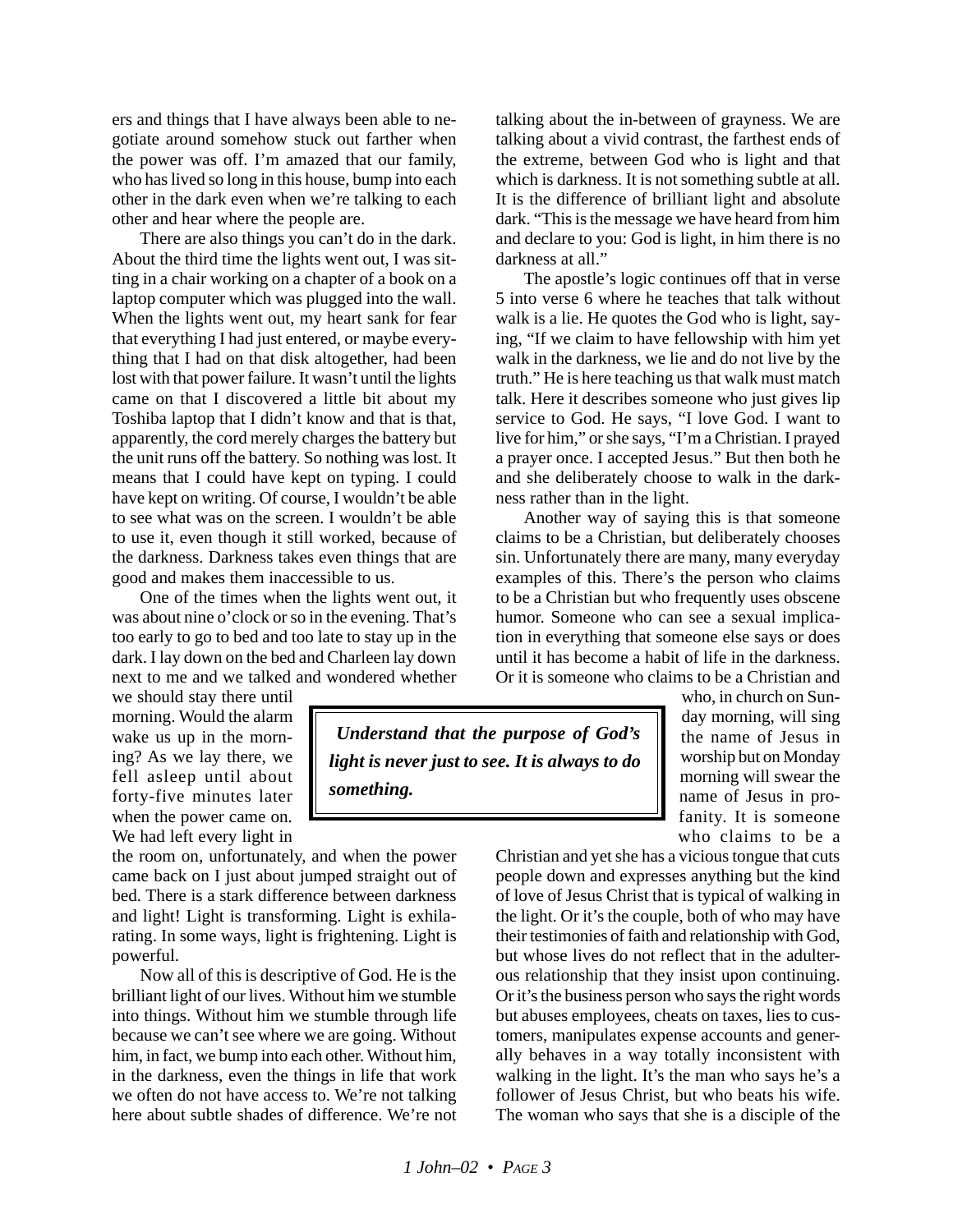Savior, but sinfully undermines their marriage in the way she treats her husband.

None of this is to say that right words aren't good and necessary. Right words are good and necessary. There must be the talk. It is important to say the right things to God and about God. It is important to say that Jesus Christ is our one and only Savior from sin. But if the words are not matched with the walk, the words are a lie.

I don't know how you respond to that, but I find this sobering. I find it deeply, deeply disturbing because I find that it robs the comfort of those who think that they are spiritually safe because once upon a time they accepted Jesus Christ. Once upon a time they were baptized. Once upon a time they joined the church. Once upon a time they said and did the right things, but they have chosen thereafter to live otherwise. Back to that popular midwestern expression, quacking like a duck is not enough. All types of imitators can imitate a quack. To be a duck one must not only quack like a duck but look like a duck and walk like a duck. All kinds of imitators can mimic the right words, but to be a Christian is not just talk. One must look like a Christian and walk like a Christian.

I have a serious word for those walking in darkness. The word is repent. Repent means to change directions, to get out of the darkness of sinful behavior. If it's a wrong relationship, as painful as it may be, break off the relationship. If it's a sinful habit, as much as that gets down to the very root of life because it's so deeply ingrained, break that habit. If it is a commitment to a life style and an ordering of priorities that has anything but God as first, change the life style and reorder the priorities. Step out of the darkness and into God's light and choose to stop living a lie and to start living the truth.

Third in the apostle's logic is verse 7 where he paints a sharp contrast. This time he says that walk with talk is life. It is still the God who is light who speaks. "If we walk in the light, as he is in the light, we have fellowship with one another, and the blood of Jesus, his Son, purifies us from all sin." Understand that the purpose of God's light is never just to see. It is always to do something. It is not just to see what's around us but to walk.

I John 1:7 describes the Christian who not only talks the truth but who walks like Jesus in the light. The results here are fantastic. There are two of them. One of them is that we have fellowship with one another. That's what is described earlier in this chapter as koinonia, a common denominator, a common base with God and with each other through Jesus Christ. It means that we no longer bump into each other and stumble around in the darkness but that we walk hand and hand together in the light. Those whose walk and talk match do that. They have fellowship with one another.

The second result is that the blood, or the death of Jesus on the cross, not only gains us access to heaven forever, but purifies us of sin on an everyday basis. "The blood of Jesus, his Son, purifies us from all sin."

You know that every healthy human body has waste, waste which will kill us if it is not removed. Normally the impurities that are in the blood are filtered out, are removed, in a healthy body by the kidneys. That's a continual process. But if the kidneys don't work, dramatic changes take place. Physically it is life threatening if not life taking. But it's not just physical, for those toxins in the blood and throughout the body effect the way we think and how we feel and the way we relate to other people.

The Christian who deliberately chooses to walk the talk has Jesus Christ and his death on the cross through his spilled blood constantly purifying our lives, constantly taking out the toxins of sin that are a by-product of still being fallen creatures on this side of heaven. It is because of what Jesus Christ does in the life of those who walk in the light that we are able to be healthy Christians, relate well to one another, and have a right attitude. But when we step out of the light and into the darkness and no longer receive that purification, then those toxins of sin contaminate our entire lives our relationships with each other at home and at work and at school and at church. It begins to permeate every aspect of who we are until eventually the result is death.

What we have here is a very sharp contrast between verses six and seven. One is of sin, of lying, of sickness, of darkness, of death. The other, for those who walk the talk, is one of holiness, of truth, of health, of light and life.

I want to conclude with some straight talk about what I think church and sermons are supposed to do. They are supposed to encourage people and give hope and uplift because, at least in the way I see the world, for most people life is tough. Most of us have gone through a hard week where